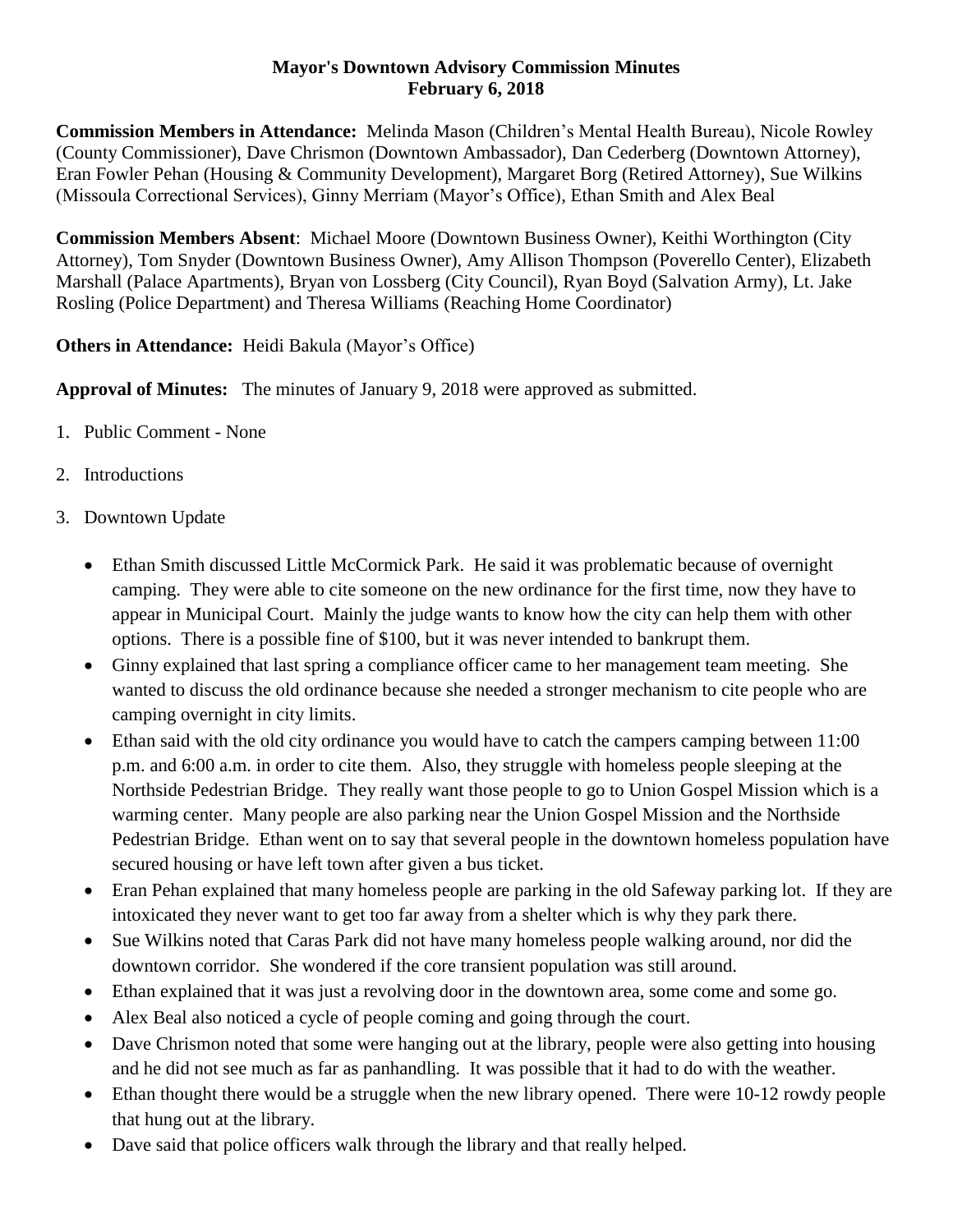- Cola Rowley was concerned about the homeless population being pushed into Missoula County. They didn't have enough officers to patrol the entire county.
- Eran explained that the Coordinated Entry System is now housing people at a much faster rate. They were working on the top 10 homeless people in the area. If a person disappears they have most likely secured housing. At this point in time thirty individuals have vouchers for housing but they cannot find housing for them. No one whose housing meets federal standards will rent to them even though there were protective measures in place for landlords. The voucher pays fair market value for a 1 bedroom unit that passes federal inspection. Some landlords require a background check and a rental check.
- 4. New Business

Eran Pehan explained that she had met with Bryan von Lossberg, Ginny Merriam and the mayor about MDAC. They discussed what the focus of the commission should be. Several people on MDAC want to term off the board. The work climate, Coordinated Entry System and the economic development has impacted and changed the homeless population. Most of the gaps in assistance have been filled. The consensus at the meeting with the mayor was to shift MDAC to meet quarterly instead of monthly. The quarterly meetings could be used to broaden the work that the commission does and would be a good time to share feedback. The mayor would also attend these quarterly meetings. If the commission wanted to they could always go back to monthly meetings. What were people's feeling about this?

- Ginny Merriam explained that in the last decade the sidewalk interference and panhandling ordinances had been developed, plus the public education that the commission had done has made it a struggle to find or latch on to another project. The heavy lifting had already been done. The quarterly meeting could be a clearing house for information.
- Cola Rowley stated that she liked actively being part of a project. She would not be valuable as a feedback person.
- Melinda Mason felt that new members didn't have a task to grab onto, it would be good to broaden the spectrum.
- Eran said that some new members have opted to leave the committee and that there seemed to be just a core group that was attending meetings. The business community wanted feedback from this commission or a listening session, work outside of this meeting didn't seem feasible to business owners since they are not paid to attend MDAC.
- Ginny stated that the mayor was interested in inviting other community members such as Linda McCarthy from Missoula Downtown to the quarterly meetings.
- Eran asked the commission members if they saw a gap that MDAC could fill.
- Sue Wilkins felt that the commission could broaden its purview and also look at problems that the county faces with homelessness. She appreciated the brainstorming that the commission did and she hated to see the monthly meetings go away. Big challenges would be coming up downtown because of the new hotels that are being built.
- Eran asked the commission members if MDAC was already represented by another group or organization, was it duplicative?
- Ginny said that the mayor also wants to be sure that MDAC does not have any unfinished business.
- Dan Cederberg thought that parking and panhandling are the biggest issues. MDAC could function like a board of directors for projects that need oversight. Maybe projects could be housed with the Business Improvement District or someone else. The commission could pick four projects to oversee. He felt there was still an issue of having a Native American presence on the commission which had not been addressed yet. Maybe another entity could take that on.
- Eran said that the commission had no control over non-profits, what would the commission's role be?